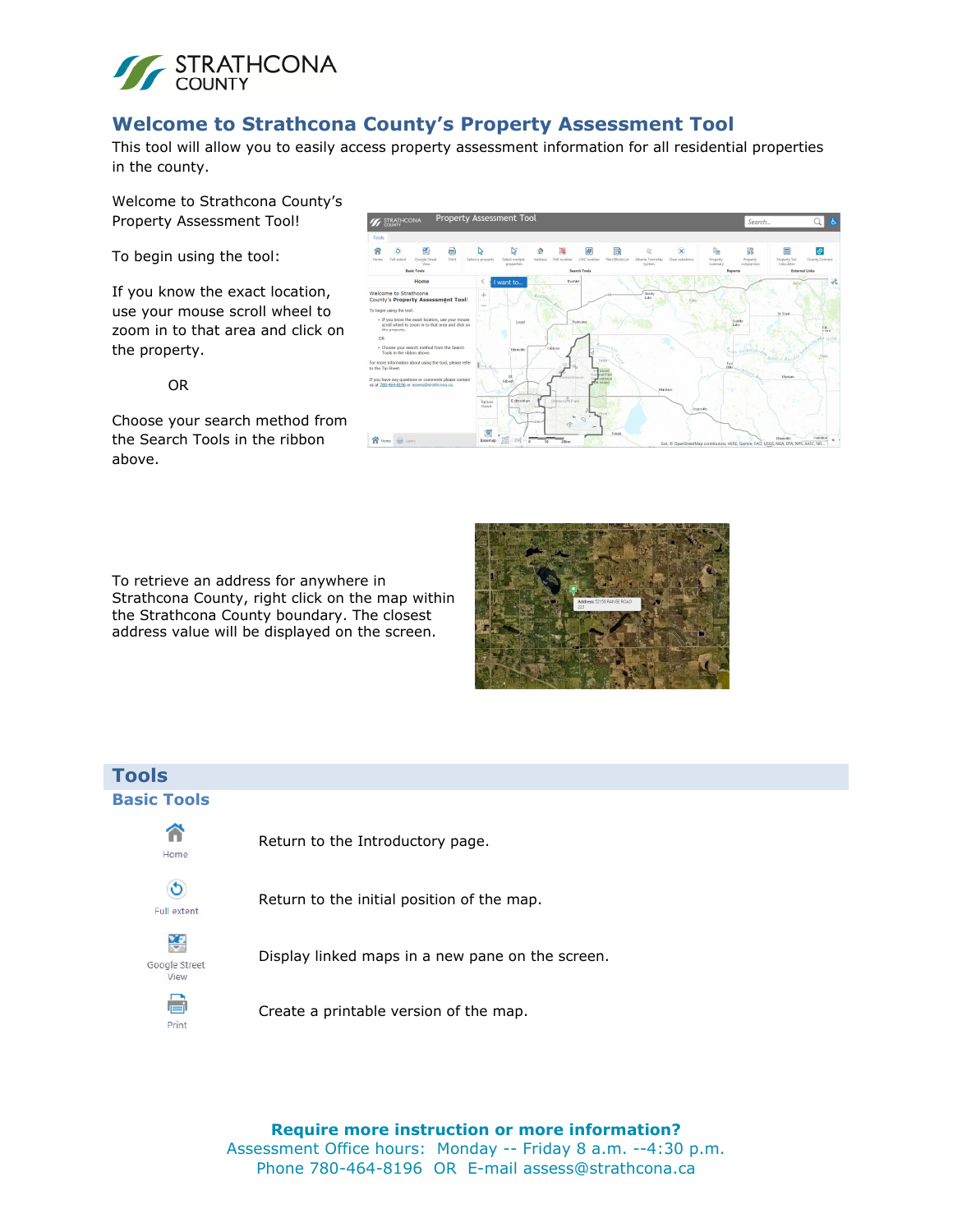

### **Search Tools**



#### **Reports**



Produce a PDF formated report based on the currently selected properties



Produce a PDF formated report that displays a comparison of all selected properties

**Require more instruction or more information?**  Assessment Office hours: Monday -- Friday 8 a.m. --4:30 p.m. Phone 780-464-8196 OR E-mail assess@strathcona.ca